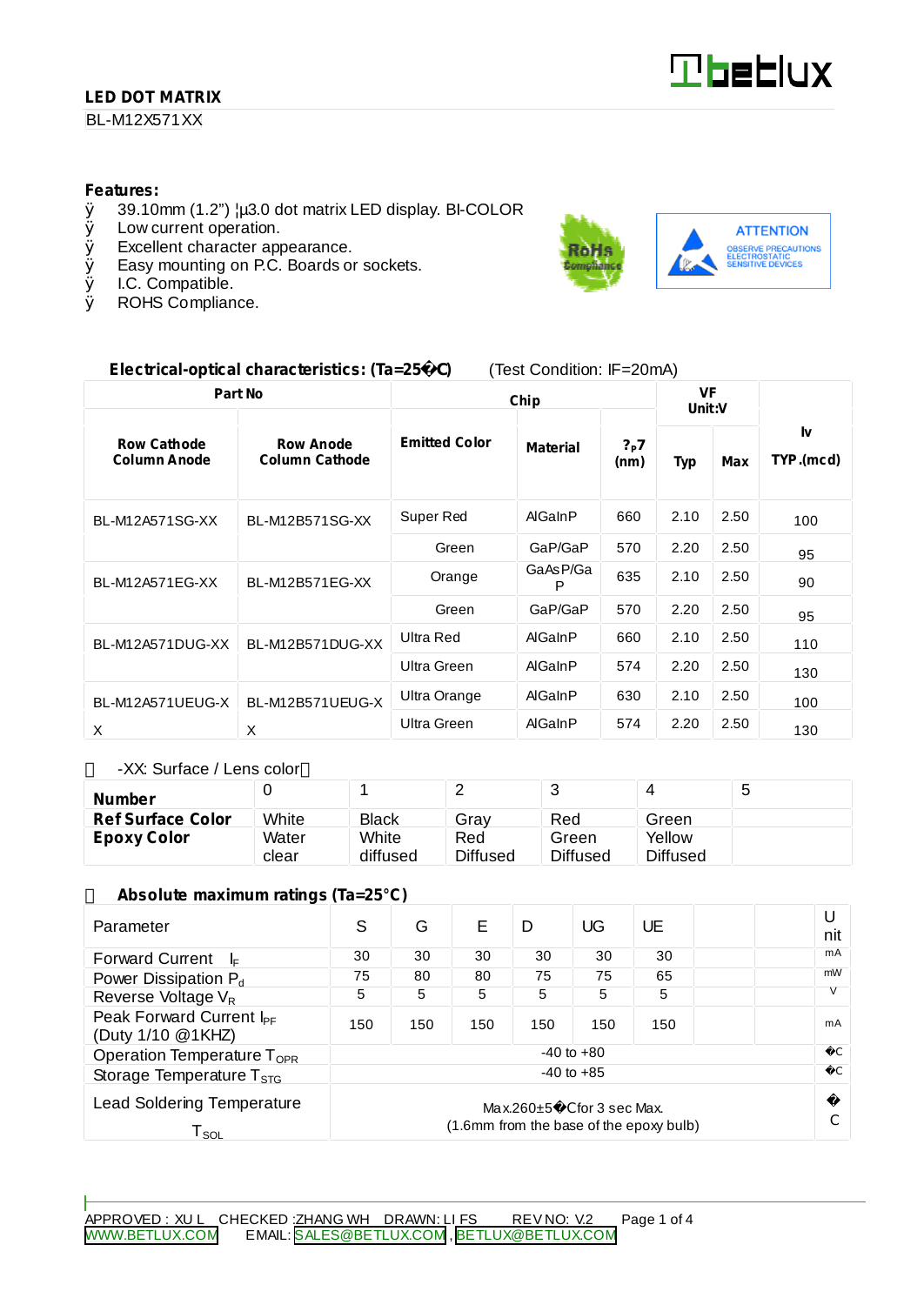BL-M12X571XX

#### **Package configuration & Internal circuit diagram**

# BL-M12X571 Series



# **BL-M12A571xx**



# **BL-M12B571XX**



- DH = GREEN<br>- H = ORANGE 9 NO CONNECT

Notes:

- 1. All dimensions are in millimeters (inches)
- 2. Tolerance is ±0.25(0.01")unless otherwise noted.
- 3. Specifications are subject to change without notice.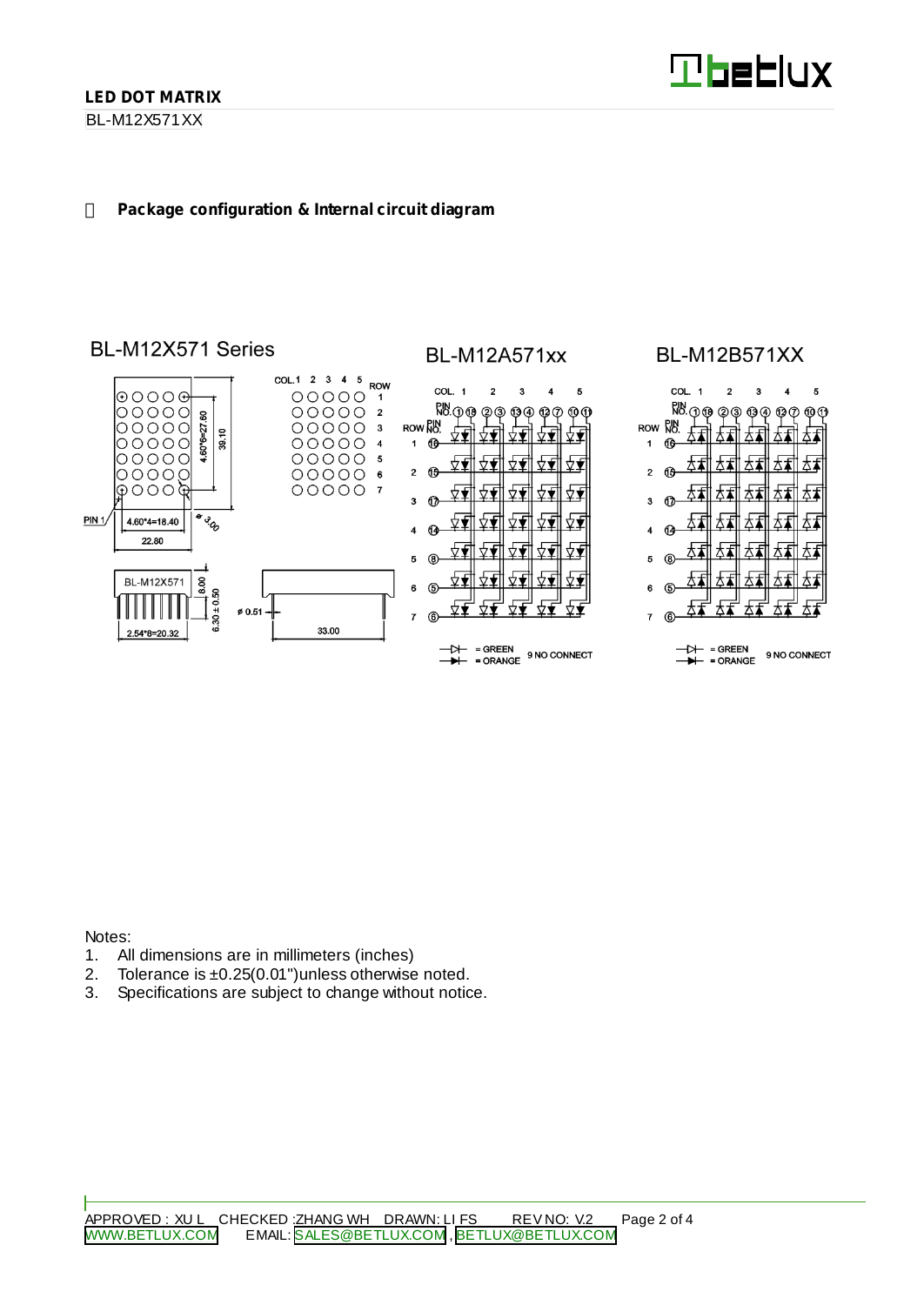# **Tbeblux**

## **LED DOT MATRIX**

BL-M12X571XX

**Typical electrical-optical characteristics curves:**



- (1) GaAsP/GaAs 655nm/Red
- (2) GaP 570nm/Yellow Green
- (3) GaAsP/GaP 585nm/Yellow
- (4) GaAsp/GaP 635nm/Orange & Hi-Eff Red
- (5) GaP 700nm/Bright Red
- (6) GaAlAs/GaAs 660nm/Super Red (8) - GaAsP/GaP 610nm/Super Red
- (9) GaAlAs 880nm
- (10) GaAs/GaAs & GaAlAs/GaAs 940nm (A) - GaN/SiC 430nm/Blue
- (B) InGaN/SiC 470nm/Blue
- (C) InGaN/SiC 505nm/Ultra Green
- (D) InGaAl/SiC 525nm/Ultra Green



FORWARD VOLTAGE (Vf) FORWARD CURRENT VS. FORWARD VOLTAGE



RELATIVE LUMINOUS INTENSITY VS. FORWARD CURRENT FORWARD CURRENT (mA)



AMBIENT TEMPERATURE Ta( ) FORWARD CURRENTVS. AMBIENT TEMPERATURE



NOTE:25 free air temperature unless otherwise specified